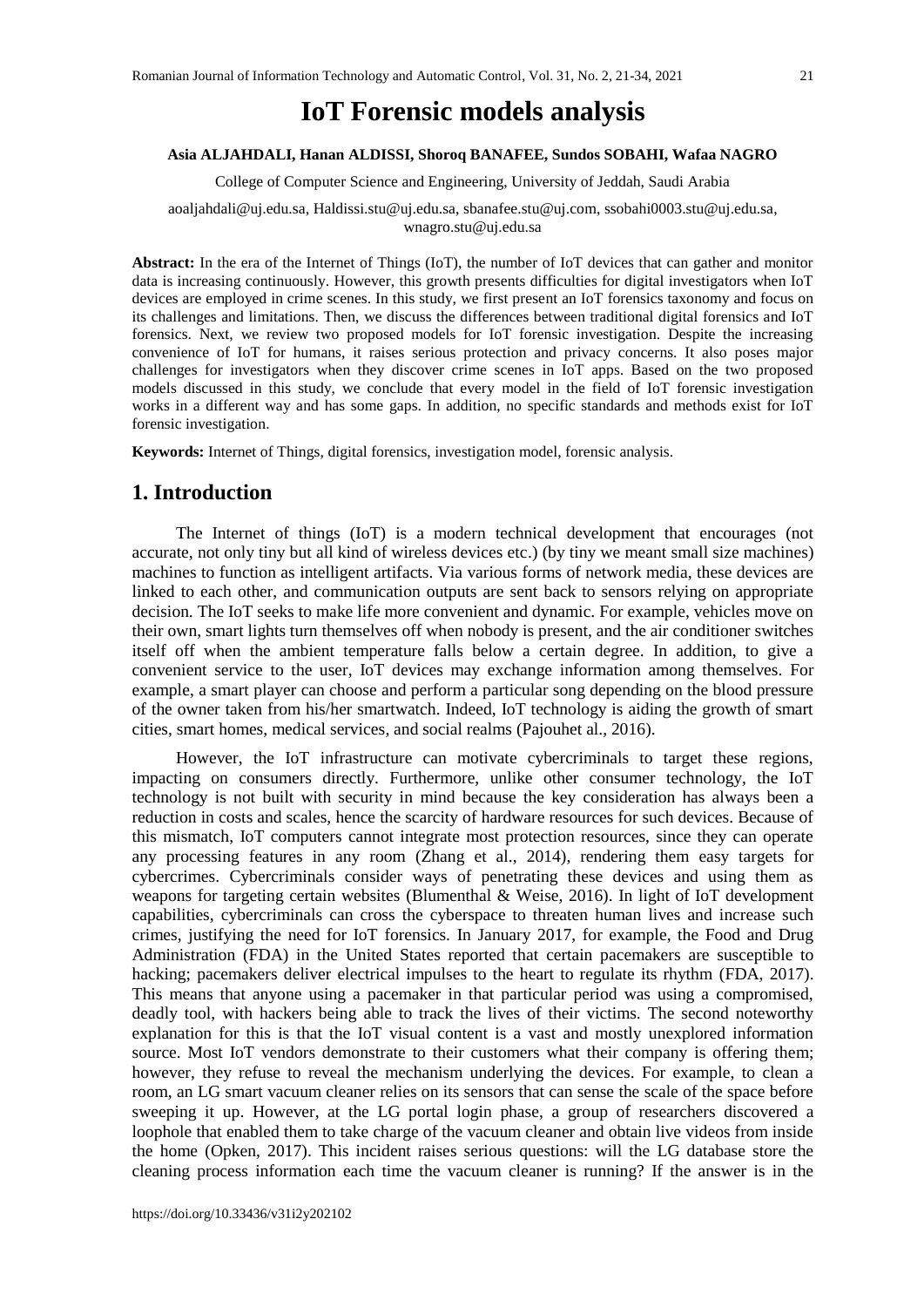affirmative, where does LG store this information? How does the operation work? Is the information stored locally or in the cloud? From an investigative viewpoint, each IoT system has valuable artifacts that can assist with an investigation. Many of these artifacts have not been officially released, which means researchers should examine these tools and decide whether they can buy the artifacts from these apps. While the IoT offers abundant sources of evidence (see Ala Abdulsalam et al.), the real-world implementation poses several problems for forensic examiners, including but not limited to the position of data and the heterogeneous existence of IoT devices (e.g., operating system discrepancies and connectivity standards) (Perumal et al., 2015). Current literature focuses on IoT protection and safety, with certain critical topics such as emergency management and forensic investigations remaining inadequately protected. In this paper, we discuss IoT forensics and how it differs from conventional forensics and what challenges IoT forensics presents. We also introduce some applications such as smart city, smart home, and wearable (all are discussed in section  $1.5$ )? – it is not clear what apps are these that can be involved in forensic investigations process. The rest of the paper is structured as follows: Section 2 introduces the IoT forensics taxonomy. The distinctions between traditional forensics versus IoT forensics and its requirements are presented in Section 3. IoT forensics challenges are discussed in Section 4. The related works are reviewed in Section 5. Finally, Sections 6 concludes the paper and recommends future research.

# **2. IoT Forensic taxonomy**

In this section, we discuss the nine attributes of IoT forensics taxonomy, as shown in Figure 1.



**Figure 1.** IoT Forensics taxonomy

#### **2.1. Forensic phases**

There are eight phases in a traditional IoT forensic analysis, beginning with establishing the context. A team of investigators applies many security metrics to the vast data obtained from various places. The investigators are committed to the enforcement of the law, including data protection and copyright and information technology laws, before the investigation is carried out. Evidence is obtained from various sources and analyzed in the subsequent phase. Conclusions are reported in a document based on earlier evidence and provided to the parties concerned. The obtained data and final reports will be digitally archived for further use during the final phase (Yaqoob et al., 2019).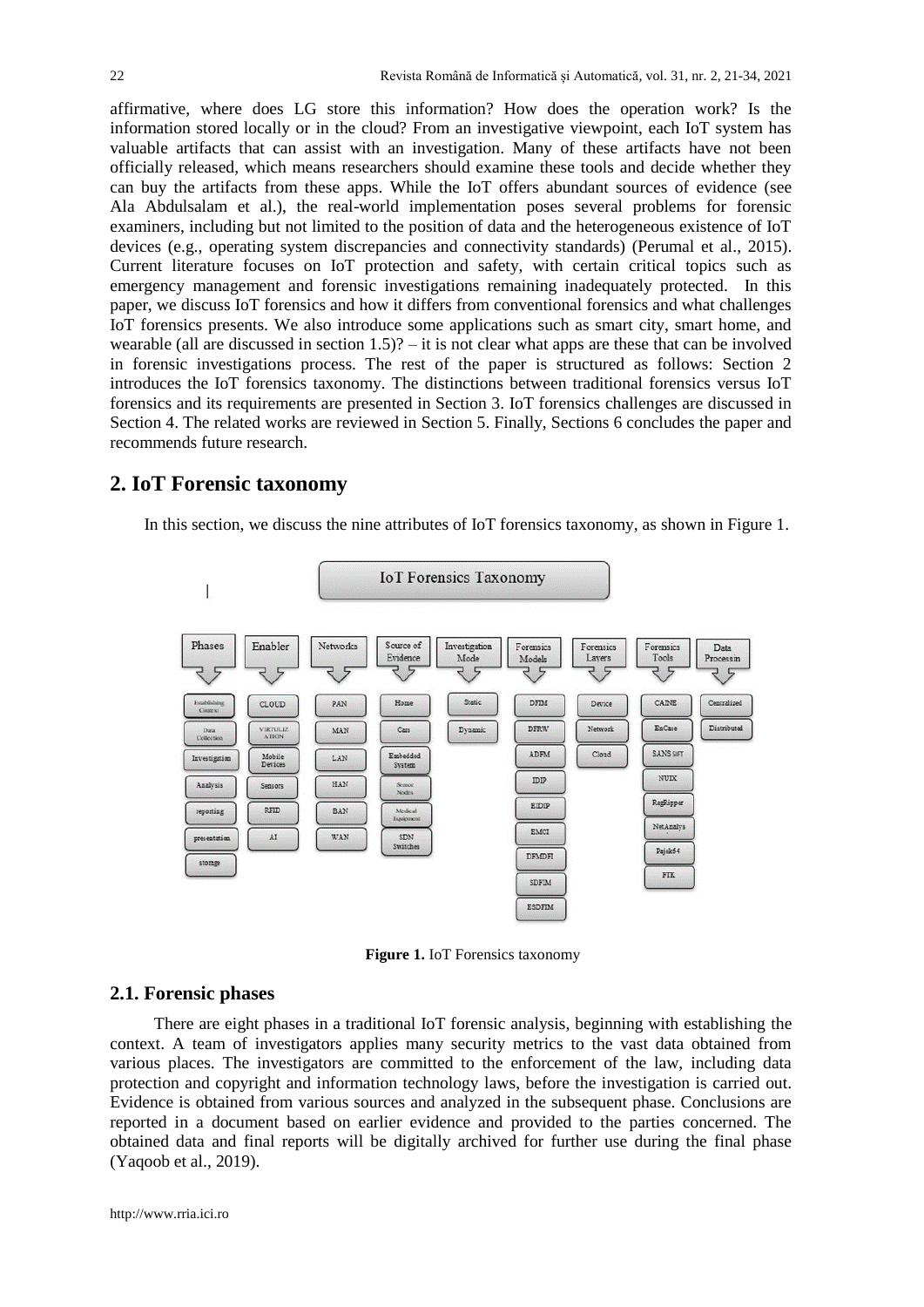#### **2.2. Enablers**

IoT consists of different technologies, including network equipment, mobile appliances, artificial intelligence, virtualization, sensor nodes, the cloud, and radio-frequency identification (RFID). These technologies play an important part in forensic investigations. The gathering of data from crime scenes is performed using sensor nodes and mobile devices. Virtualization and cloud technologies assist with the entire forensic process by providing on-demand, flexible, modular, and digital services. RFID is commonly used in object recognition sensor systems. Network appliances such as routers, switches, and software defined networking (SDN) switches are used for monitoring and tracing packets. All these technologies are commonly used in the analysis of the obtained data (Yaqoob et al., 2019).

#### **2.3. Networks**

During an investigation, the network type plays a significant role in ensuring that the area is secured, and the law is enforced. Personal area network (PAN), metropolitan area network (MAN), and local area network (LAN) are commonly used within a restricted range for interconnecting IoT devices. Security cameras mounted in highways and shopping centers are examples of such networks. The home area network (HAN) is linked to domestic machines, such as dishwashers and air conditioners. Body area network (BAN) is commonly used in the health sector to connect wearable devices to the human body (Hu et al., 2009). For IoT applications, cloud computing plays a significant role in data storage and processing. To integrate cloud applications via the application programming interface (API), the wide area network (WAN) connects to IoT devices (Alenezi et al., 2019).

# **2.4. Source of evidence**

In various crime scenes, the IoT information related to crimes can be collected using a central source of evidence. Data in the IoT can mainly be found in devices such as sensor nodes, medical equipment, embedded systems, domestic machines, and vehicles. Although IoT applications have a low-memory space, useful information is forwarded to the main network processing system. Data can be used as evidence sources (e.g., log server and cache memory). These data can be collected through the tracking of network devices, including routers and switches (Yaqoob et al., 2019); (Koroniotis et al., 2017).

#### **2.5. Investigation modes**

The categorization of investigational mode depends on the investigation plan. The static mode in the IoT system attack is the traditional investigational mode. IoT data have either been compromised or removed in the aftermath of the attack. In this mode, data are recovered by scanning the cache memory and the universal serial bus (USB). IoT forensic investigations also demand that the device be active during this process to detect new data for the retrieval of valuable evidence sources. This mode of investigation is known as the dynamic mode (Yaqoob et al., 2019); (Hu et al., 2009).

#### **2.6. Digital forensic models**

The existence of a standard model is accompanied by essential forensic analysis phases. The digital forensic investigation model (DFIM) consists of four phases (Lee, 2017). The DFIM does not focus on physically present evidence sources but those that are not visible as sources of digital evidence, focusing primarily on discovering hidden evidence in the data collected. The digital forensic research workshop (DFRW) is a model that consists of seven phases. The model in (Palmer, 2001) was greatly improved in comparison with DFIMs, covering certain stages, such as the presentation stage that others do not cover. This also laid the foundation for digital forensic and future research. The abstract digital forensic model (ADFM) (Kyei et al., 2012) includes DFIM and DFRW phases, as well as three other phases, namely preparation, approach strategy, and evidence return. This is the most comprehensive of the three models. The integrated digital investigation process (IDIP) consists of five phases. The model uses the traditional method of investigation and implements it in digital forensic investigations. The digital method of reconstructing crimes is a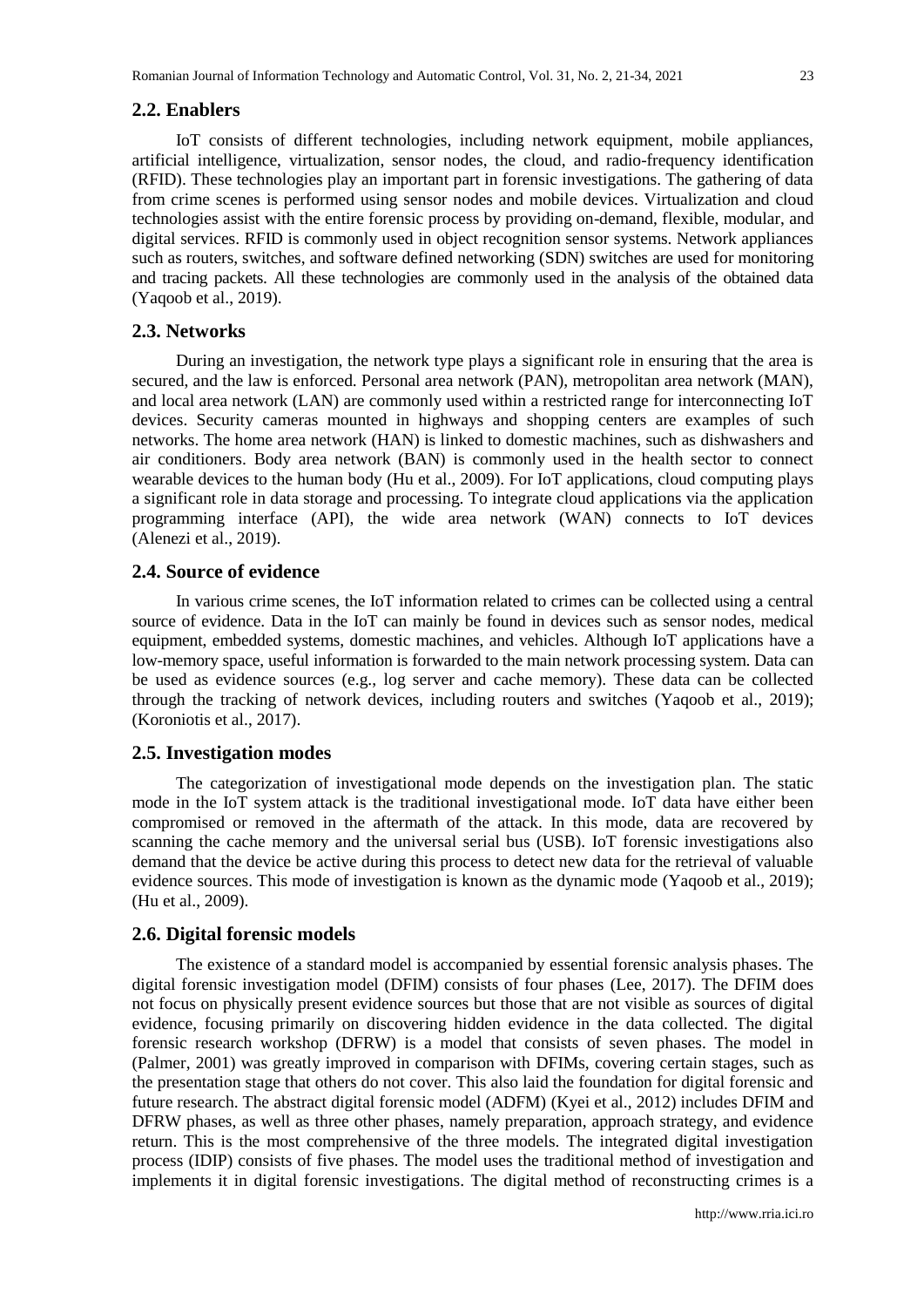revolutionary technique that is used to track digital offenders (Carrier & Spafford, 2003). The enhanced integrated digital investigation process model (EIDIP) is an enhanced version of the IDIP that aims to redefine and advance the forensic process. It is built upon the IDIP model and extends the process of the IDIP to include investigations into physical and digital crimes (Baryamureeba  $\&$ Tushabe, 2004). The extended model of cybercrime investigation (EMCI) is a model that consists of 13 phases. This model provides a profound awareness of the investigation process and gathers considerable evidence to investigate cybercrime (Yaqoob et al., 2019); (Kyei et al., 2012). The digital forensic model for digital forensic investigation (DFMDFI) consists of four phases. What makes this model valuable is its iterative capability; thus, when appropriate, it allows the revisiting of any operation or process [10]. The systematic digital forensic investigation model (SDFIM) consists of 11 steps. This model manages the investigation process. The enhanced systematic digital forensic investigation model (ESDFIM) manages six phases of digital forensic investigation (Yaqoob et al., 2019); (Kyei et al., 2012). More specifications on the abovementioned forensic models are available in (Kyei et al., 2012).

#### **2.7. Digital forensic layers**

The investigation into IoT forensics consists of three schemes: device-level forensics, network-level forensics, and cloud-level forensics. For one's investigations, a device-level forensic investigator first collects data from the local memory of IoT devices, whereas a network-level forensic investigator gathers information from network resources, with IoT devices being connected to other networks (e.g., LAN, MAN, HAN, and PAN). Any of these networks may provide crucial evidence. The networks provide valuable, trustworthy data, such as log files on the network and data in the cache memory. The majority of IoT devices have a limited capacity for processing and storing [11]. Instead, they are linked to cloud storage for data storage and processing. Cloud forensics deals with the IoT data forensic research saved in the cloud in the event of an attack (Yaqoob et al., 2019); (Alenezi et al., 2019).

#### **2.8. Forensic tools**

The IoT forensic analysis of IoT attacks is conducted by professional information technology (IT) and law enforcement experts. While IoT forensic investigations include a wide range of challenges, such as massive data collection and real-time data analysis, the various forensic tools help compensate for these challenges. To obtain forensic data and then analyze them efficiently, a combination of network forensic tools and computer forensic tools is needed. Traditional tools may be used for gathering active data while ensuring the integrity of those data. Network forensics software may be used to gather additional data across the network (e.g., network logs) (Alenezi et al., 2019). Although some trade tools such as Encase, CAINE, NUIX, and FTK, can successfully be used to collect evidence, CAINE is an open-source digital forensic tool for network and mobile forensics, as well as data recovery and reporting, which support several forensic phases. Wireshark is used mainly for forensic analysis of the network. EnCase is used to analyze images, data, and files in forensics. SANS SIFT contains all tools required for performing a comprehensive investigation into a forensic or incident response. NUIX is an open-source digital forensic tool used to search a wide array of data methods used to extract valuable information for analysis purposes. RegRipper is used for searching in Windows registry files. NetAnalysis allows searching Internet history-related forensic images and data. FTK Imager is an open-source forensic tool that works as a preview and image tool. Pajek64 facilitates the analysis of a vast volume of data relating to the network. Every tool can do many things and extremely well. The use of multiple instruments is also a very powerful way to confirm the results. If two different tools are used to obtain the same results, these will significantly increase the reliability of the evidence. There is also a need for tools that are accurate and accessible and able to obtain and analyze forensics (Alenezi et al., 2019); (Li et al., 2019).

## **2.9. Forensic data processing**

The analysis of forensic data depends on how forensic examinations are performed in digital locations. In centralized data processing, forensic data are stored in a high-safety central repository,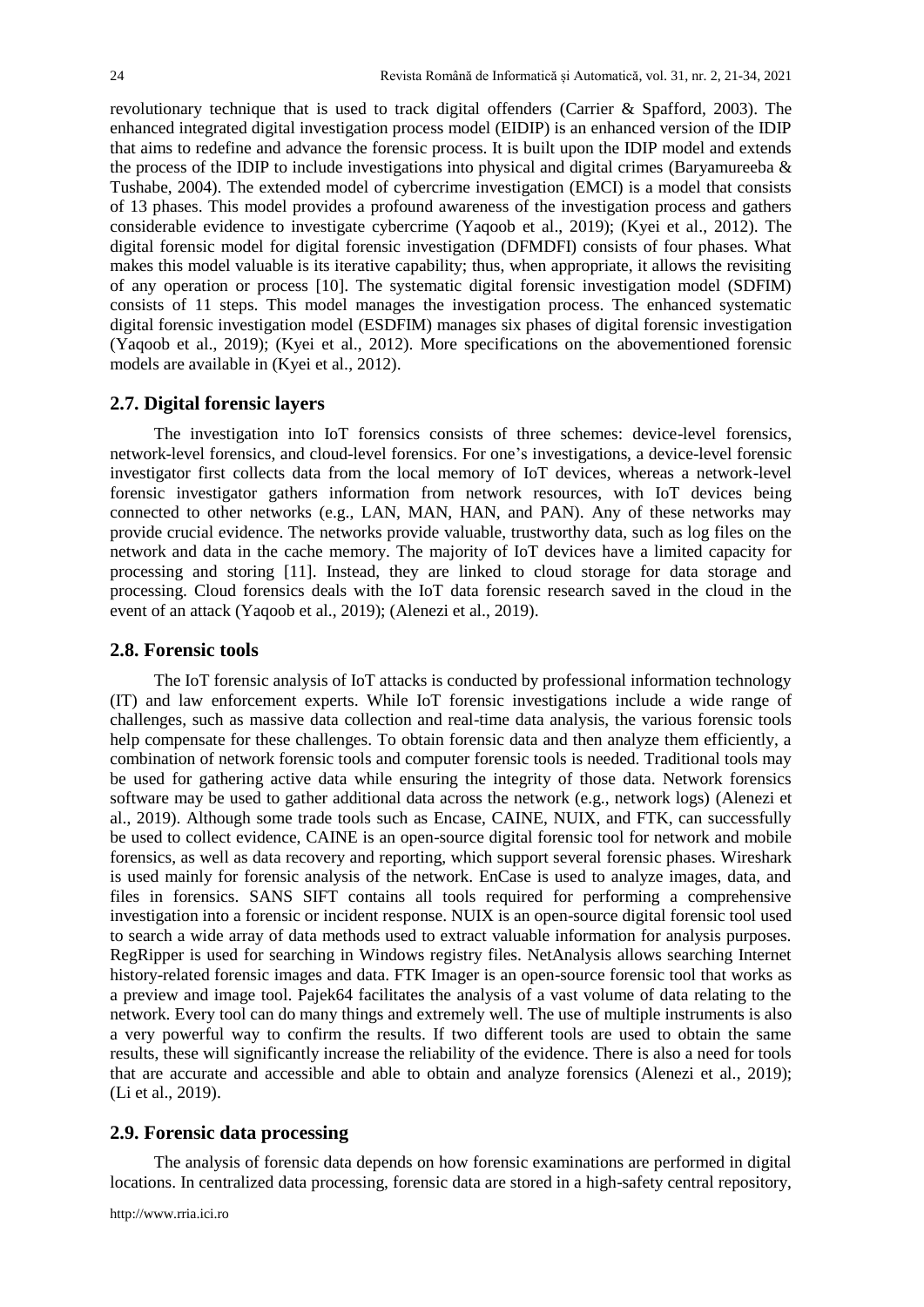accessible by registered investigators in multiple locations. The processing of centralized data is extremely secure and inexpensive and provides full control to the administrative staff. Forensic data in the distributed data-processing architecture are saved in distributed servers with low security, delay, and latency (Yaqoob et al., 2019).

## **3. Traditional digital forensics versus IoT forensics**

Generally, digital forensics may be described as a retrieval tool used to locate the most original digital data and then undertake a formal examination to retrieve, review, and interpret the digital evidence. Some elements of traditional and IoT forensics vary, while others are identical. Common proof in terms of the origin of information may include laptops, electronic devices, websites, or gateways. Artifacts of IoT forensics may consist of home appliances, vehicles, tag readers, sensor nodes, human or animal medical implants, or other IoT devices. There exist no variations in authority and control; it may be persons, parties, corporations, or states. As for data formats, the IoT style may include any application imaginable or a different model for a single provider. However, online records or common file formats may be used in conventional forensics. IoT restrictions in terms of networks allow one to see modern protocols that suit the constraints. However, like the conventional network, the network borders are not obvious. Rising in the blurred boundary lines, it allows the grabbing of IoT forensic equipment, which is one of the challenges of IoT forensics (Oriwoh et al., 2013a).

#### **3.1. Traditional digital forensics**

Modern forensics in machines use an approach known as static or quiescent analysis. This includes shutting down the target device and creating a bit-by-bit copy of all the non-volatile storage media linked to it (Brown, 2005). Although this facilitates the maintenance of the integrity of the proof, it often creates other pitfalls, such as the shutdown method, unreadable encrypted records, unreliable information, and extended downtime (Hay et. al, 2009). Live forensics extracts data from applications operating. This may provide additional contextual details, such as transient memory and device states, which cannot be acquired through static forensics (Adelstein, 2006). It is impractical or complicated to render entire disk copies for devices with huge terabyte-sized drives or data systems, such as network-attached storage (NAS), storage area network (SAN), or redundant array of inexpensive disks (RAID) arrays. Live forensics increases the performance of certain mission critical networks and reduces downtime. Current operating systems provide file or network protection features and mysteriously affect the data acquired when the secret key to decryption is unclear (Casey, 2008). Still, several encryption tools leave their keys in the memory of the program, with certain key-carving tools emerging (Halderman et al., 2008); (Maartmann-Moe et. al, 2009). Moreover, taking live forensics increases the chances of collecting useful results. Additionally, certain specialized malware resides only in the device memory and is never sent to the disk. This could be an efficient way to prevent anti-malware computer programs from detecting it. Running malware knowledge of this sort cannot be collected through static forensics.

Despite the abovementioned benefits, live forensics also has some drawbacks. One drawback is that it may destroy the credibility of evidence because it usually has to operate on the subject system of the software application(s), which will erase the proof in the subject system memory. Therefore, researchers combine performance with data quantity and usefulness. In fact, many live forensic tools depend on resources offered by the subject machine operating system. Hence, certain types of kernel malware may be exploited by modifying or deleting the acquired data. Systems of virtual machines also have wide random-access memories (RAMs) and disks, since they need to have adequate space to operate each virtual machine. However, the most straightforward and realistic way to cope with such a network of subjects is to do live forensics. By utilizing appropriate live forensics software operating in the host environment, live forensics targeting a virtual machine topic does not alter the virtual machine details because the host and guest computers are technically separate, which would have greater proof consistency than the forensic software operating directly on the virtual machine.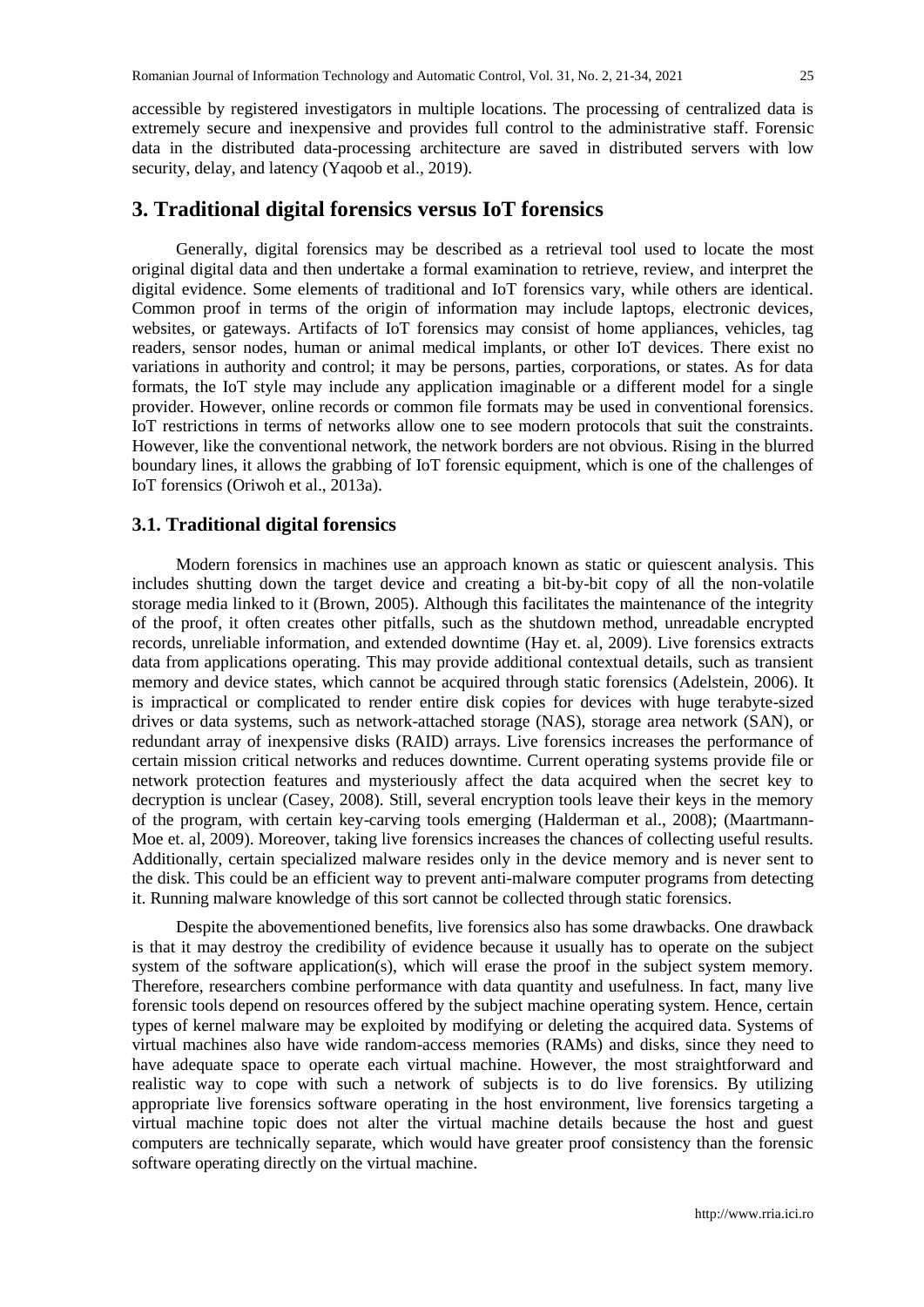#### **3.2. IoT forensics**

The IoT infrastructure consists of a mix of various development zones, namely IoT, network, and server zones. Such areas may be the basis of digital evidence for IoT 4. In other words, information may be obtained from a smart IoT system or monitor, from an internal network such as a modem or firewall, or from external networks such as a web or app. The IoT has three dimensions in terms of forensics in those zones, namely cloud forensics, network forensics, and device level. Many IoT devices have the potential to cross the Internet (via a direct or indirect connection) and share their resources in the cloud through applications. This has lately been a prime target mainly because of the storage of a substantial amount of useful data in the cloud. The investigator can keep the digital equipment in conventional modern forensics and then apply the investigative procedure to extract the evidence. Nonetheless, one distinct situation exists in cloud forensics (Ruan et al., 2011): the facts may be divided into multiple locations, which poses several problems in terms of cloud data collection. Furthermore, investigators in the cloud have restricted power over and access to computer devices. Therefore, it may be difficult to obtain an exact position of evidence (Edington & Kishore, 2017). In one of the case studies regarding child exploitation, Dykstra and Sherman also discuss this issue. In the warrant that the cloud provider demands, you can include the identity of the data owner or state the location of the data you are searching for (Dykstra & Sherman, 2011). In fact, documents may be processed in the cloud in separate venues, resulting in no information being collected. However, as all cloud services use the virtual machine as their server, transient data such as register entries or temporary Internet files in such servers may be deleted until they synchronize with the storage devices. For example, if certain servers are rebooted or disconnected, the data could be deleted.

Network forensics involves all types of networks used by IoT devices to transmit and retrieve the results. It could be a house, commercial, LAN, WAN, or GUY network. For example, if an accident happens/occurs in the IoT systems, all logs that have passed traffic flow throw may be possible proof (e.g., firewalls or intrusion detection system [IDS] logs) (Joshi & Pilli, 2016). System-level forensics requires all possible physical information from IoT apps, such as images, audios, and videos (Kebande & Ray, 2004); (Morrison et al., 2017). Videos and images from Amazon Echo's closed-circuit television (CCTV) camera or audios may be perfect examples of visual proof of forensics at the computer stage. The following requirements can effectively assist investigators with IoT forensics:

#### • *Managing IoT data volume*

The IoT information propagates from the investigator's monitor across many locations. Controlling the logging efficiency and analysis of network traffic are particularly important aspects of IoT forensics. Subsequently, the investigators require legitimate administration so that can be utilized as evidence for investigations (Yaqoob et al., 2019).

#### • *Mitigation of privacy risks*

Investigators who have access to user data must protect them from illegitimate access, modification, and damage to avoid undermining the investigation. Therefore, during the investigation, they must save and protect the data. Moreover, users must know that their data can be used in investigations (Yaqoob et al., 2019).

#### • *Integration of IoT data*

The integration of data includes all procedures associated with gathering and synthesizing information from various sources. The vast volume of evidence produced by a large number of IoT devices requires new instructions for its integration with IoT infrastructures (Botta et al., 2016).

IoT consists of devices and sensors connected to the networks that supply proper contact between the internal and external environments. The implementation of these technologies requires administration and forensics guidelines. Whereas cybercriminals are actively targeting new IoT technologies, users are managing and controlling their smart home systems. They could install and use these devices for monitoring and investigation (Oriwoh et al., 2013).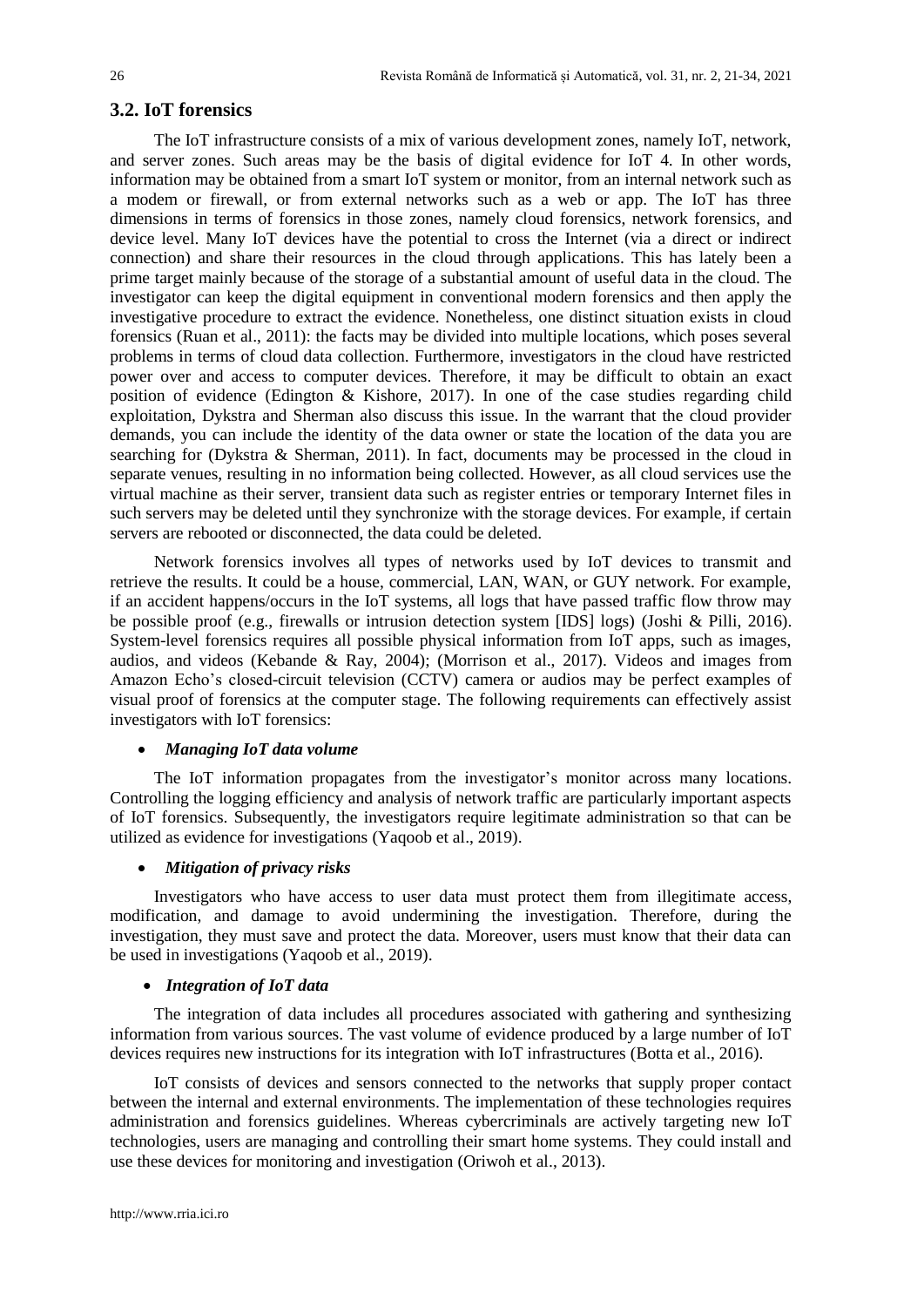#### **4.1. Forensic challenges**

There are mainly three IoT components that need to be secured to provide a safe, interactive environment between devices. These components are IoT devices, IoT networks, and cloud infrastructures. These components are considered as sources of digital evidence for the IoT and are combined for forensic examination. The main challenge in the IoT is the effective nature of IoT solutions. The evidence could be in a smart IoT device, network device, or the cloud. This means that IoT forensics will include all techniques used in IoT infrastructure for investigation (Khan, 2017).

The implementation of the IoT has undergone considerable changes in the field of investigation, mostly in how it interacts with data. Although compared with the traditional system, the IoT supplies the investigator with considerable evidence, there are some challenges concerning forensic procedures in IoT (Chi et al., 2018).

*Data Location***.** Most IoT data distributed over various locations are beyond the control of the user. The data may be residing in a cloud, mobile phone, or other devices. The data may be stored in various countries and regions or combined with data that belong to other users controlled by legislation from their respective countries. Therefore, determining the location of evidence in IoT forensics is one of the greatest challenges that investigators face when collecting evidence (Chi et al., 2018).

*Device Type*. Investigators are required to determine and collect evidence from a remote crime scene during the identification process of forensics. In traditional forensics, they usually collect evidence from computers, laptops, routers, or mobile phones. However, in IoT forensics, the source of evidence could reside in many devices, such as smart television, smart camera, or smart refrigerator (Alabdulsalam et al., 2018). Therefore, this may present investigators with challenges when they try to locate the IoT devices. Some devices may be switched off, or their battery may have run out. Also, some devices are tiny and somewhat invisible or very large and difficult to carry into a lab. Another challenge originating from the device type is that different manufacturers use various operating systems, architectures, and hardware, which hinder the easy location of evidence from the above devices (Chi et al., 2018).

*Data Format***.** The data produced by IoT devices have a different format from that of data stored in the cloud. Therefore, before storing data in the cloud, they could be processed utilizing analytical functions in better places. Also, the data structure must revert to the original format before performing analysis to render the evidence compelling for the judge (Alabdulsalam et al., 2018).

*Data Loss***.** It is easy and possible to overwrite the data of IoT devices because of the short lifespan of IoT data and the limitation of the device storage, which increases the possibility of losing the evidence (Chi et al., 2018). Consequently, the permanence of the evidence and saving it before any overwriting is one of the challenges. The data may be moved to another device or the cloud, but that raises another concern related to protecting the evidence chain and ensuring that the evidence is not altered and/or modified (Alabdulsalam et al., 2018).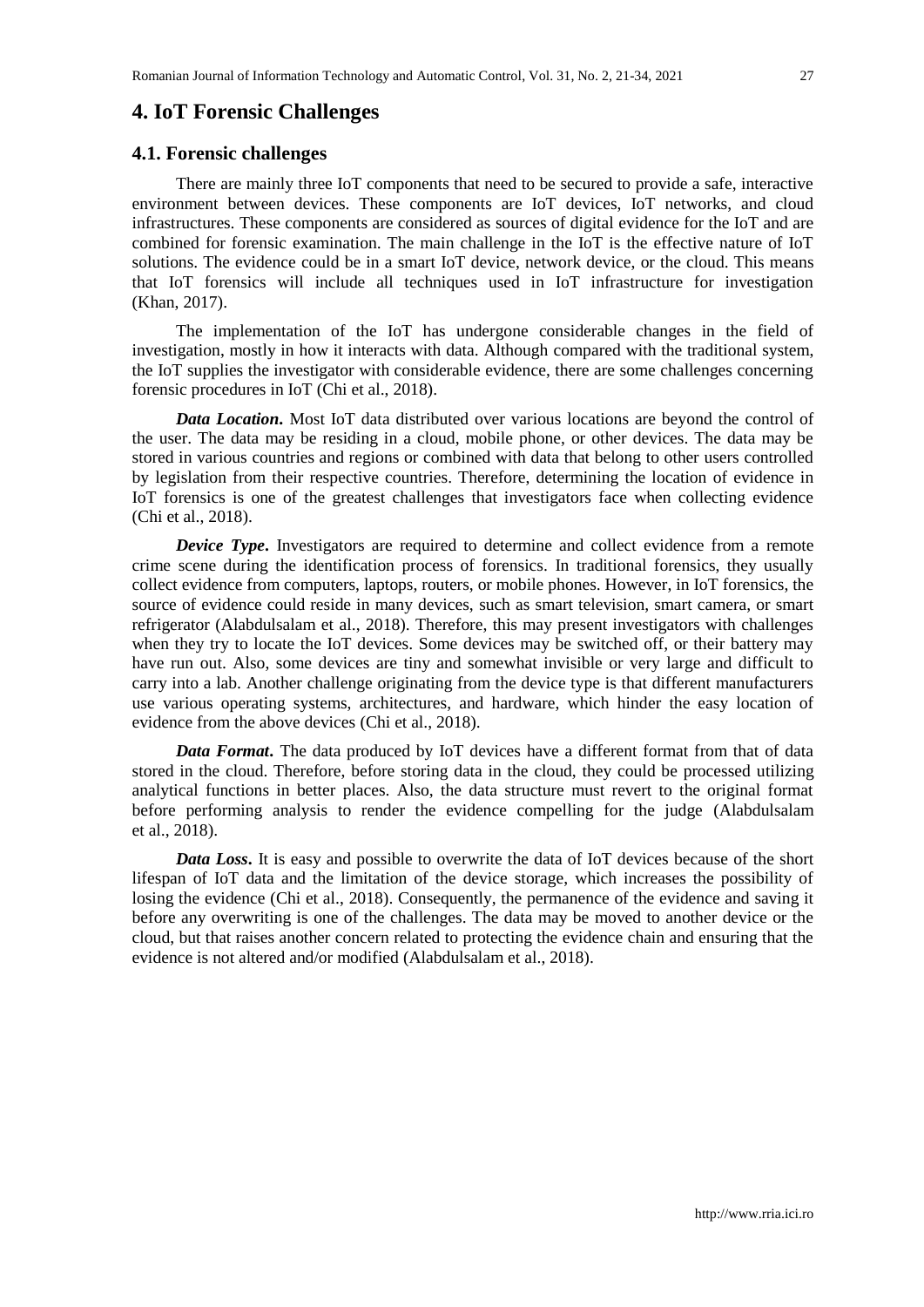

**Figure 2.** Application-Specific Digital Forensics Investigative Model in IoT (Zia et al., 2017)

*Lack of Security***.** Lack of security could alter or erase the evidence in IoT devices, with adverse effects on the evidence and its credibility in court (Zia et al., 2017). For instance, some organizations terminate their support of older devices after launching new devices, whereas some other organizations stop updating their devices (regularly). These actions can affect these devices and render them vulnerable (Alabdulsalam et al., 2018).

*Cloud Service Requirements***.** The cloud service provider does not request accurate information from users when signing up for their services, which usually leaves cloud accounts tied to unknown users, hindering the easy identification of criminals. For instance, even if investigators manage to find evidence in the cloud with strong links to a crime, the true owner of the device may not be easily identified (Alabdulsalam et al., 2018).

## **4.2. Forensic Tool Limitations**

The current tools in the field of digital forensics are not compatible with the IoT environment infrastructure. Consequently, the enormous amount of evidence created by countless IoT devices presents new challenges in gathering evidence from dispersed IoT infrastructures (Alabdulsalam et al., 2018). The cloud is the primary source for IoT evidence because most of IoT data are saved in the cloud. Forensic investigators also face some challenges. For example, the latest digital forensic tools and technologies require physical access to evidence sources, and it is difficult to determine the precise location of evidence in the cloud. There could be other virtual machines in the cloud servers belonging to multiple owners. Moreover, cloud systems may not be available when a crime is committed. All these challenges should be addressed to improve the current tools and techniques to assist investigators with their investigations and presentation of compelling evidence in court (Alenezi et al., 2019).

### **5. IoT forensic investigation models**

In this section, we review two different proposed models for digital forensic investigation in IoT.

#### **5.1. Application-specific digital forensics investigative model in IoT**

The application-specific digital forensics investigative model in IoT has been proposed by (Zia et al., 2017), as shown in Figure 2. This model comprises three autonomous parts: applicationspecific forensics, digital forensics, and forensics process. The progression of data between these parts depends on the type of application to be investigated. In most cases, data will progress from the application-specific forensics part and feed into the digital forensics components. Results from these two parts will coalesce into evidence through the forensics process. This proposed model draws on the most popular IoT applications to illustrate their conceptualizations: smart home, smart city, and wearables (Zia et al., 2017).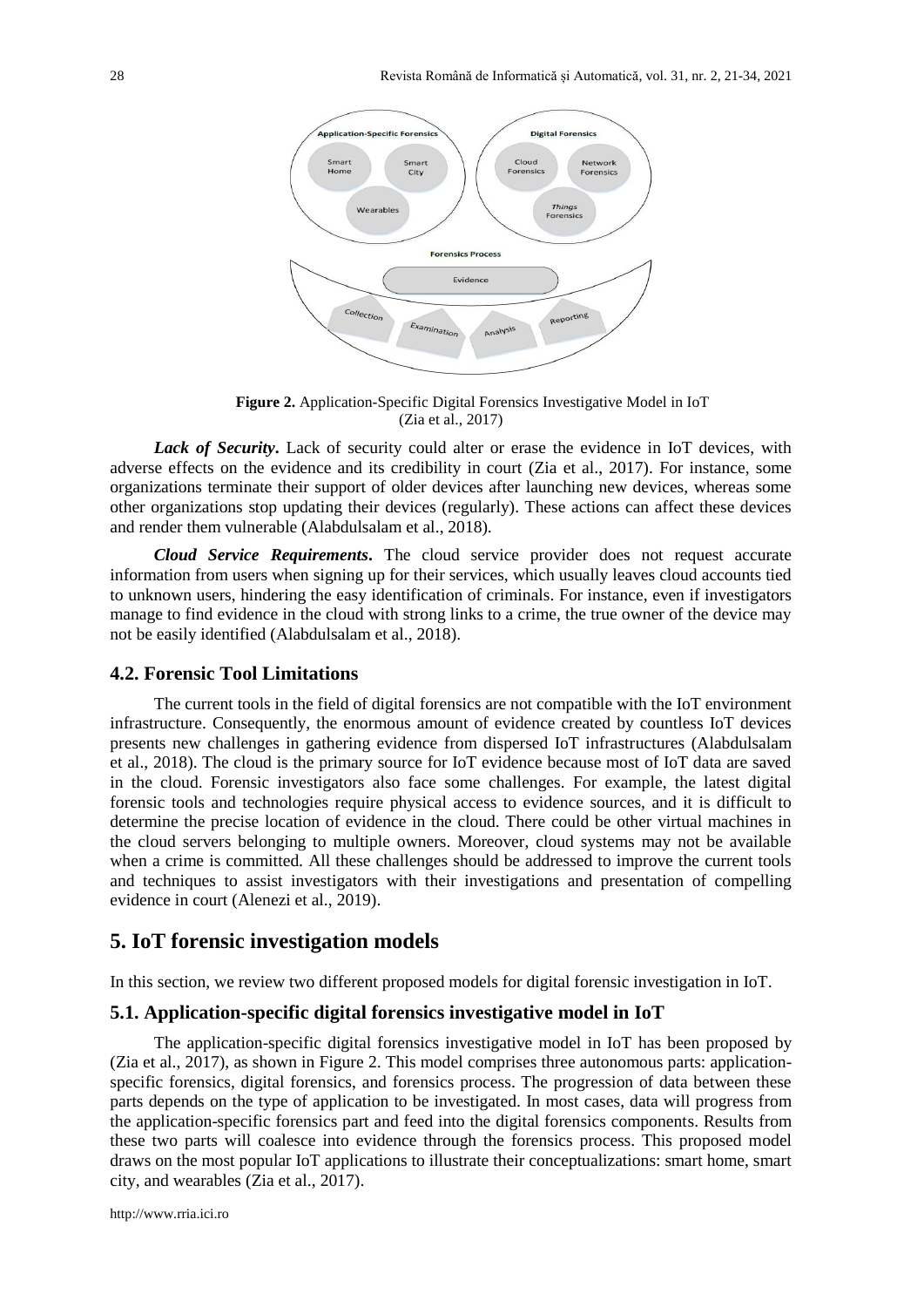The appropriate extraction technique may vary depending on the application. For example, smart city, one of the smart city applications is the intelligent traffic management system (ITMS), contains infotainment systems and sensors in vehicles moving along the streets. Due to the deficiencies in standard practices and technologies, the tools are limited to extracting data from vehicles. The computer processors and sensing devices in vehicles are connected wirelessly within the external communication systems. Wearables include sensitive IoT applications that display individuals' confidential health information. Extracting data in the scenario of wireless body area network (WBAN) needs special methodological treatment for the application of in-network processing and the collection of data. The smart home is the first important step in the smart home application, known as the smart nest, for distinguishing the storage media and allocating the most convenient method for the extraction of data (see Table 1), with the smart home data extraction posing a challenge for application-specific digital forensics. The data received and transmitted wirelessly to a network by nest smart may be sent to a cloud system or mobile device application (Zia et al., 2017).

| <b>Data Extraction Method</b> | <b>Method Description</b>                                            |
|-------------------------------|----------------------------------------------------------------------|
| Manual                        | Using the device's proprietary system to display the data present in |
|                               | the device's memory                                                  |
| Logical                       | Extracting only a portion of the device's memory                     |
| File System                   | Accessing the device's file system                                   |
| Physical (Non-Invasive)       | Physical acquisition of a device's data without physically           |
|                               | tempering the device                                                 |
| Physical (Invasive)           | Physically tempering the device to access the circuit board          |
| Chip-Off                      | Removing and reading the device's memory chip to read data and       |
|                               | conduct the analysis                                                 |
| MicroRead                     | Using a powerful microscope to have a physical view of the device    |
|                               |                                                                      |

The digital forensics parts act in tandem with the processes of forensics in things, networks, and the cloud.

*Things Forensics***.** Things are probably at the physical or perception layer. The digital forensics process should manage questions identified with the physical altering of things, wireless or radiofrequency (RF) interference, any rogue thing inserted into the network, or any malicious code entered into things. Some types of artifacts of digital forensics will be presented for the three IoT applications scenarios. In smart home (nest smart), the potential value of forensic data contains system usage data, in-house time log, sync data accessing the home system from inside the house or outside in mobile devices, and Wi-Fi connections. In wearables (e.g., VitalPatch), the artifacts of forensics are revealed after examining the VitalPatch, such as heart rate and heart rate variability, skin temperature, body posture, and activity monitoring. In addition, for smart city, the data of interest in the ITMS IoT application contains micro radar and in-ground sensors, wireless access points, synced information with other vehicles or road infrastructures, synced data from traffic signals and radars, application data such as weather and traffic forecasts, connected devices such as phones, media players, USB drives, secure digital (SD) cards, and global positioning system (GPS) time syncs (Zia et al., 2017).

*Network Forensics***.** Forensics differs depending on the type of network such as WPAN or WLAN, among others. Some of the useful artifacts for forensics are wireless access point logs, firewall logs, RFID, web proxy cache, and IDS logs (Zia et al., 2017).

*Cloud Forensics***.** Given the challenges in the cloud technical, legitimate, and other issues, the complexity of cloud forensics increases throughout the digital forensic process. Next, artifacts are of value in a cloud network: timeline logs, dynamic host configuration protocol (DHCP) logs, port scans, metadata logs, and control node logs. The data collected from different artifacts in the cloud, devices, and IoT networks can help in determining the attack pattern, which could, in turn, help in gathering evidence about the source of the attack. Accordingly, the suspect could be detected from the Wi-Fi connections in a smart home network by defining the user logs linked to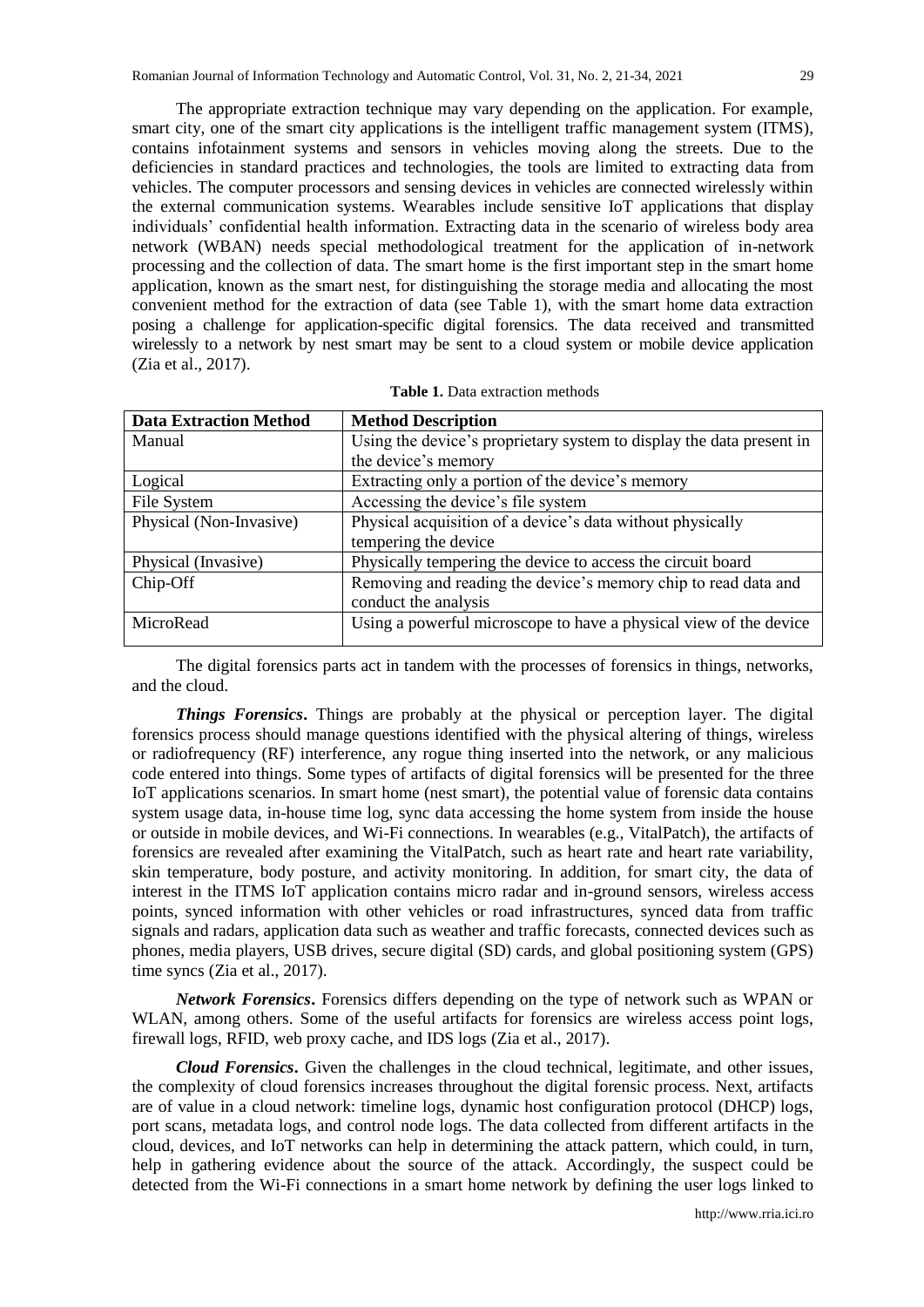the network in the case of a violation. Critical information about users accessing the network can be provided by logs and network data in an intrusion detection investigation (Zia et al., 2017).

In the proposed application-specific evidence model, the forensics process act in tandem with various approaches for evidence collection, examination, analysis, and reporting, as shown in Table 2. The forensics process is very similar to the other types of investigation in forensics, including the systemic approach to evidence collection, preservation, chain of custody, and assuring of its integrity from collection to reporting (Zia et al., 2017).

| <b>Digital forensics phases</b> | <b>IoT</b> Application-specific context                                             |
|---------------------------------|-------------------------------------------------------------------------------------|
| Collection                      | Proprietary hardware and software tools are required to collect data<br>from things |
| Examination                     | Examining data using proprietary tools or manually collect<br>evidence of interest  |
| Analysis                        | Depends on the technical, physical, and mechanical nature of<br>things              |
| Reporting                       | Demonstrates evidence with the things involved                                      |

**Table 2.** IoT Application-specific digital forensics approaches

#### **5.2. IoT digital forensic investigation model**

The second model is the IoT digital forensic investigation model, proposed by (Perumal et al., 2015). Figure 3 outlines an investigation's standard operating procedure (SOP) from the beginning to the final phase, where evidence is archived (Perumal et al., 2015).



**Figura 3.** Proposed IoT-based digital forensic model (Perumal et al., 2015)

Authorizing, planning, and obtaining warrants are considered essential for most digital forensic investigation models as an appropriate SOP. The basis of the device's identification of the proposed model is built on machine-to-machine (M2M) communication (i.e., device-to-device communication). The devices interact with each other to provide or store information, which are the main features of IoT. Depending on the device's location, communication is divided according to the local setting of a city, village, town, or state. Forms such as Z-Wave, 4G, 3G, long-term evolution (LTE), Wi-Fi, ethernet, and power line communication (PLC) could be a form of M2M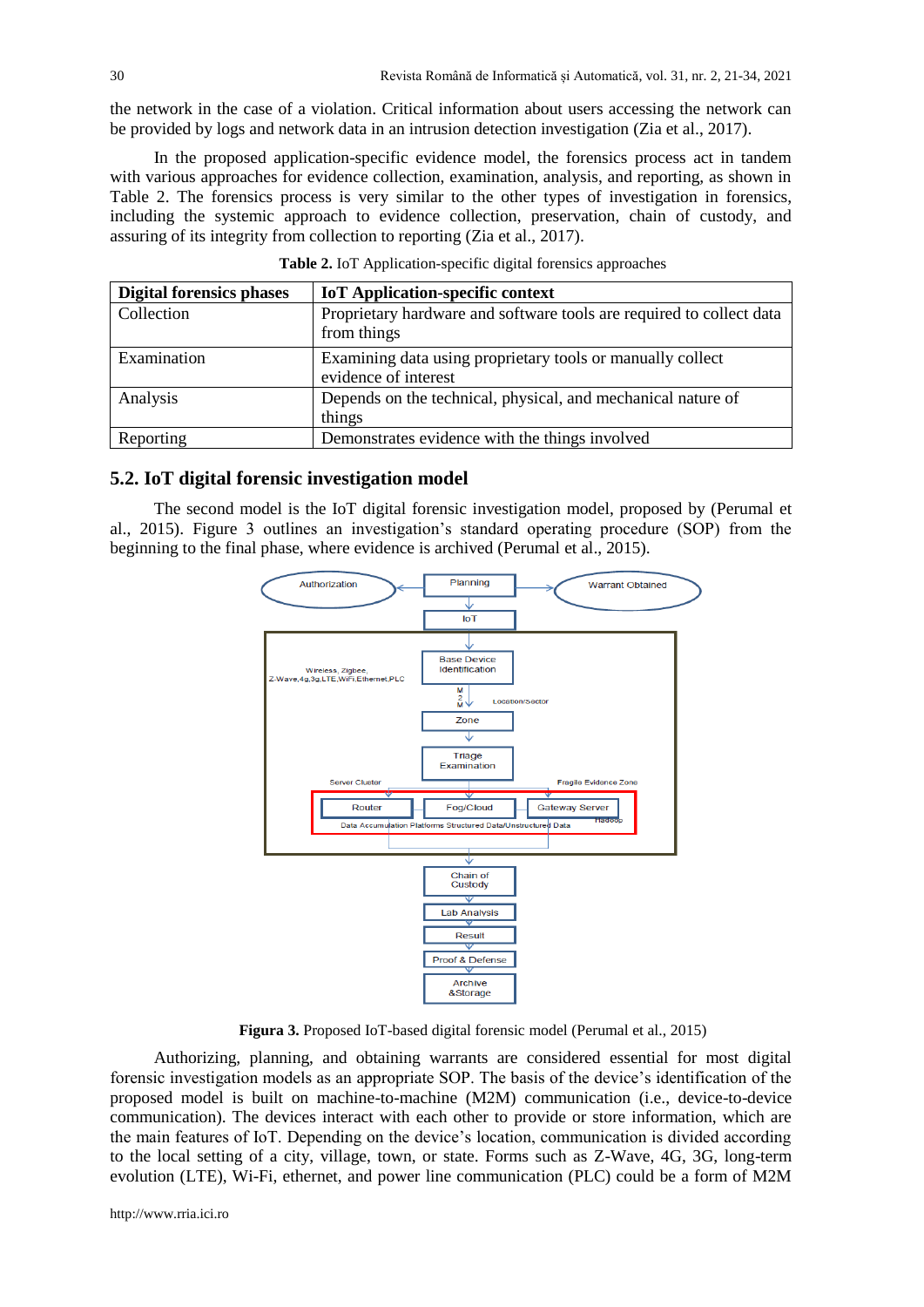communication medium. Forensic investigators, relying on triage, can identify the suspicious medium interacting with the respective device. During the investigation, care must be taken because sensitive data play a critical role in IoT forensics. Routers, gateways, cloud platforms, and fog platforms are considered the most popular devices or platforms to work with. The setting of this device or platform is known as the server cluster. When the extraction of desired information, known as live data, has been carried out and a particular device has been located in a specific area, the entire procedure can revert to the most popular digital forensic process, involving chain of custody, lab analysis and results, proof and defense, and archive and storage (Perumal et al., 2015).

## **6. Discussion**

The major challenge in IoT forensic investigation involves the lack of a unified standard of the multiple nature of devices, hampering the collection of evidence in the process of forensic investigations into suspicious media interacting with devices. In this paper, we reviewed two models of IoT forensic investigation with different stages and processes for forensic investigators; the first model was the application-specific digital forensics investigative model in IoT, and the second model was the IoT digital forensic investigation model. Below, we discuss the strengths, weaknesses, and limitations of each model. The strength of the application-specific digital forensics investigative model in IoT resides in the specialized type of IoT applications that allow specific and improved investigations. Dependency on IoT applications provides flexibility and stability in the investigation processes for specific types of applications, which should be recognized if the outcomes are successful. At the same time, this aspect can be considered a weakness because, in light of the growing number of IoT applications, the need for a different investigation process for each type of application increases, which could be a time-consuming process for locating new applications with different technologies. The limitation of this model is the availability of IoT applications. The strength of the IoT digital forensic investigation model resides in its ability to perform analysis and investigation in a somewhat clear direction, as well as in its straightforward process for IoT-based forensic cases. As for its weakness, this model may prevent investigators from identifying suspicious media interacting with intended devices. This model may be limited because it may not allow forensic investigators to appreciate and locate the collected evidence under any of the unavailable categories of IoT applications for forensic investigation.

We recommend a model that can address the above weaknesses of both models. This model should combine the processes that operate in more than one stage. This model can identify all data and media in each part of the communication between IoT devices, allowing forensic investigators to rely on both applications and communication parts of IoT. IoT creates new obstacles for digital evidence acquisition, but, at the same time, it can also facilitate the advancement of emerging information technologies. Regardless of the complexity of IoT devices and their complex design, a conventional forensic procedure cannot be construed as a solution. Although the procedures currently employed suit some digital forensic programs, the IoT features present investigators with new challenges in gathering evidence. Hence, it is necessary and appropriate to enforce policies, guidelines, and standards to regulate IoT investigation. Data are gathered from various artifacts, allowing researchers to analyze considerable IoT data that can influence investigations. New handling approaches of an enormous quantity of data are urgently needed. Data will be maintained in various locations within multiple jurisdictions. In situations where users constantly change their uses, locations, and communication networks, it will be difficult to seek solutions to the problems discussed above. Resolving the problem of multiple locations and networks requires the study and evaluation of standard techniques in the future.

# **7. Conclusion**

IoT has a huge potential to develop various domains in the upcoming years, increasing the capability of the Internet. In tandem with this increase, security concerns arise too. The challenges of IoT increase its vulnerabilities and facilitate cyberattacks. IoT forensic investigations are becoming increasingly complicated due to new technology every day, which demands the development of advanced models to be employed in investigations. Billions of intelligent devices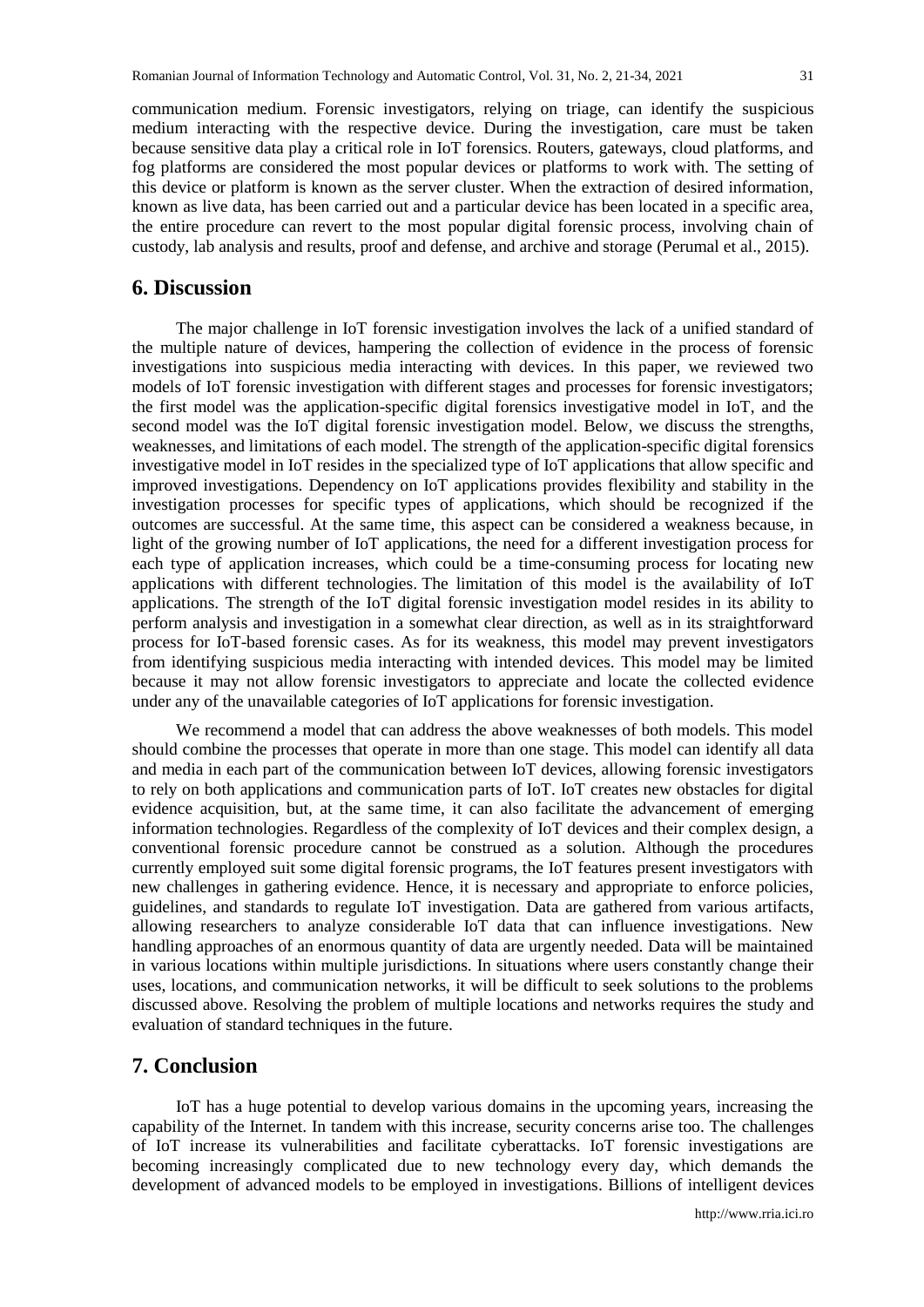communicate their data with one another through invisible IoT interactions. However, such data sharing can be abused by intruders. The reliance of wireless technology on connectivity renders IoT vulnerable to cyberattacks. The real origins of and culprits behind cyberattacks can be detected using forensic methods. The taxonomy of IoT forensics can help investigators make informed decisions. The purpose of this research was to investigate recent IoT forensic developments. Two digital forensic investigative models with various stages and processes were reviewed, and strengths, weaknesses, and limitations of each model were elaborated/discussed. The major challenge facing forensic investigators lies in their interpretation and comprehension of data that in the class of knowledge are not available for IoT forensic analysis. In general, future changes to digital forensic processes are expected to focus on the implementation of scenarios, enhancing testing productivity and integrate new technologies and techniques into the model to/in order to ensure adaptability.

# **REFERENCES**

- 1. Adelstein, F. (2006). *Live forensics: Diagnosing Your System Without Killing It First*. Communications of the ACM, vol. 49, no. 2, Feb. 2006, 63-66.
- 2. Ademu, I. et al. (2011). *A new approach of digital forensic model for digital forensic investigation*. Int. J. Adv. Comput. Sci. Appl, vol. 2, no. 12, 2011, pp. 175–178.
- 3. Alabdulsalam, S. et al. (2018). *Internet of things forensics: Challenges and a case study*. 2018, *EBSCOhost*, search.ebscohost.com/login.aspx?direct=true&db=edsarx&AN=edsarx.1801. 10391&site=eds-live.
- 4. Alenezi, A. et al. (2019). *IoT forensics: A state-of-the-art review, challenges and future directions.* The 4th International Conference on Complexity, Future Information Systems and Risk (COMPLEXIS 2019), 2019.
- 5. Baryamureeba, V. & Tushabe, F. (2004). *The enhanced digital investigation process model.* In Proceedings of the 4th Digital Forensic Research Workshop, 2004, 1–9.
- 6. Blumenthal, E., & Weise, E. (2016). *Hacked home devices caused massive Internet outage*. Retrieved September 14, 2017.
- 7. Botta, A. et al. (2016). *Integration of cloud computing and internet of things: A survey*. Future Generation Computer Systems, vol. 56, 2016, 684–700.
- 8. Brown, C. L. T. (2005). *Computer Evidence: Collection & Preservation*. Hingham, MA: Charles River Media, 2005.
- 9. Carrier, B., Spafford, E. H. (2003). *Getting physical with the digital investigation process.* International Journal of Digital Evidence, vol. 2, no. 2, 2003, 1–20.
- 10. Casey, E. (2008). *The impact of full disk encryption on digital forensics*. ACM SIGOPS Operating Systems Review, vol. 42, no. 3, 2008, 93-98.
- 11. Chi, H. et al. (2018). *A framework for IoT data acquisition and forensics analysis.* IEEE International Conference on Big Data, IEEE, 2018.
- 12. Dykstra, J. & Sherman, A. T. (2011). *Understanding issues in Cloud Forensics: Two Hypothetical Case Studies*. Proceedings of the Conference on Digital Forensics, Security and Law, 2011, 45- 54.
- 13. Edington, A. R. M. & Kishore, R. (2017). *Forensics framework for Cloud computing*. Computers and Electrical Engineering, 60, 193205.
- 14. FDA (2017). *Safety Communications - Cybersecurity Vulnerabilities Identified in St. Jude Medical's Implantable Cardiac Devices and Merlin@home Transmitter*: FDA Safety Communication, 2017.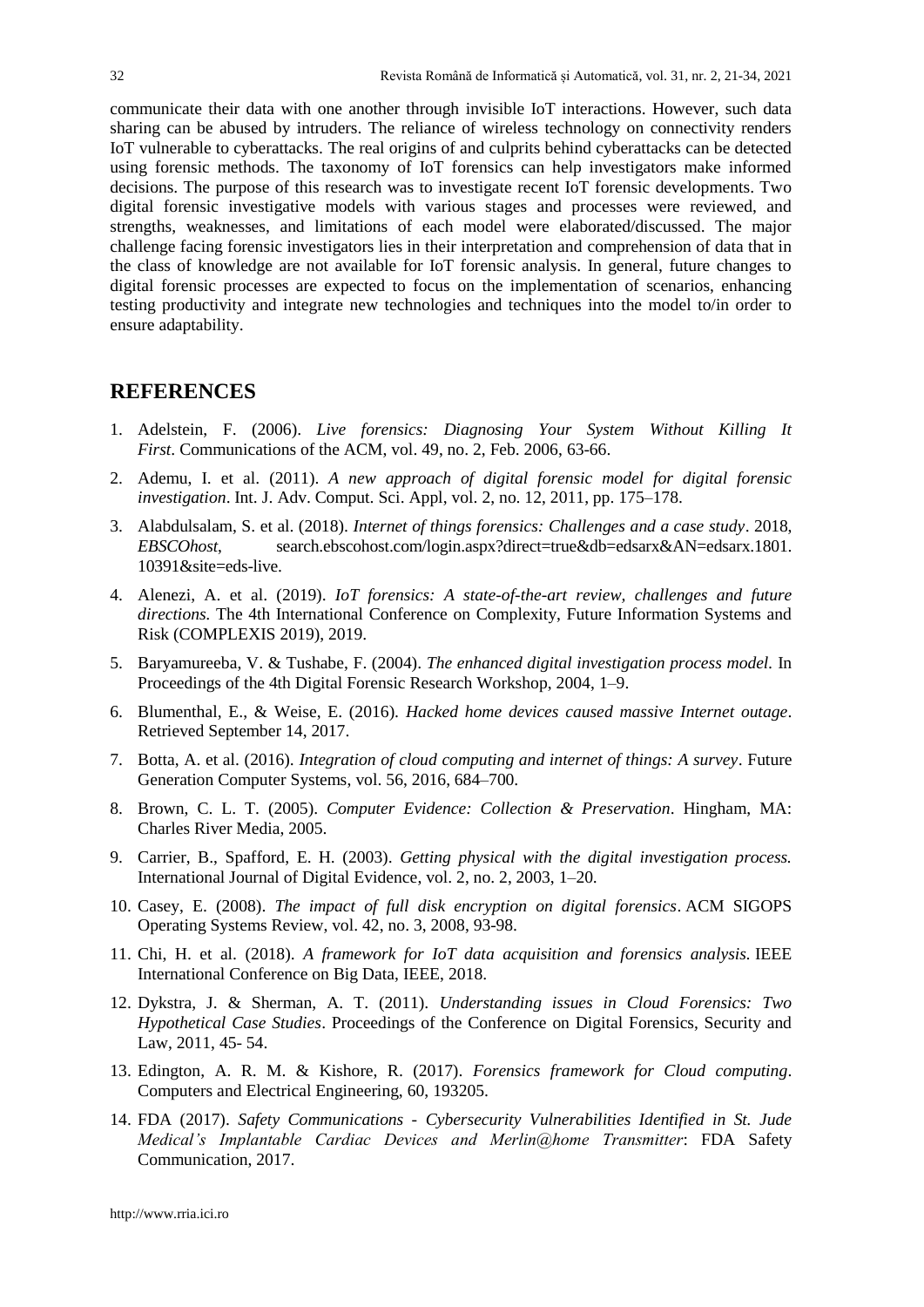- 15. Halderman, J. A., Schoen, S. D., Heninger, N., Clarkson, W., Paul, W., Calandrino, J. A. et al. (2008). *Lest we remember: cold boot attacks on encryption keys*. USENIX Security '08 Proceedings, 2008, 45-60.
- 16. Hay, B., Bishop, M., Nance, K. (2009). *Live Analysis: Progress and Challenges*. IEEE Security and Privacy, vol. 7, Mar. 2009, 30-37.
- 17. Hu, L. et al. (2009). *DDCFS: A distributed dynamic computer forensic system based on network.* The 2nd International Conference on Intelligent Computation Technology and Automation, vol. 4, IEEE, 2009.
- 18. Jones, V. et al. (2001). *Body area networks for healthcare*. 2001.
- 19. Joshi, R. C., Pilli, E. S. (2016). *Fundamentals of Network Forensics*. Springer-Verlag London 2016.
- 20. Kebande & Ray (2004). *Network traffic as a source of evidence: tool strengths, weaknesses, and future needs*. Digital Investigation, vol. 1, 2004, 28-43.
- 21. Khan, S. (2017). *The role of forensics in the Internet of Things: Motivations and requirements.* IEEE Internet Initiative eNewsletter, 2017.
- 22. Koroniotis, N. et al. (2017). *Towards developing network forensic mechanism for botnet activities in the iot based on machine learning techniques.* International Conference on Mobile Networks and Management, Springer, Cham, 2017.
- 23. Kyei, Kwaku, et al. (2012). *A review and comparative study of digital forensic investigation models.* In International Conference on Digital Forensics and Cyber Crime, Springer, Berlin, Heidelberg, 2012, 314–327.
- 24. Lee, I. (2017). *The Internet of Things: Breakthroughs in Research and Practice: Breakthroughs in Research and Practice.* Management Association, Information Resources, 2017, https://books.google.co.uk/books.
- 25. Li, Shancang et al. (2019). *IoT forensics: Amazon Echo as a use case.* IEEE Internet of Things Journal, vol. 6, no. 4, 2019, 6487–6497.
- 26. Maartmann-Moe, C., Thorkildsen, S. E., Årnes, A. (2009). *The persistence of memory: Forensic identification and extraction of cryptographic keys*. Digital Investigation, vol. 6, no. 1, September 2009, S132-S140.
- 27. Morrison L., Read, H., Xynos, K., Sutherland, I. (2017). *Forensic Evaluation of an Amazon Fire TV Stick*. In: Peterson G., Shenoi S. (eds). Advances in Digital Forensics XIII, Vol. 511 of the series IFIP Advances in Information and Communication Technology, 63- 379, Springer, Berlin, Heidelberg.
- 28. Opken, B. (2017). *Hacked Home Devices Can Spy on You - NBC News*, Oct. 26 2017.
- 29. Oriwoh, E., Jazani, D., Epiphaniou, G., & Sant, P. (2013a). Internet of Things Forensics: Challenges and Approaches. In Proceedings of the 9th IEEE International Conference on Collaborative Computing: Networking, Applications and Worksharing. ICST.
- 30. Oriwoh, E. et al. (2013). *Guidelines for internet of things deployment approaches: The thing commandments.* Procedia Computer Science, vol. 21, 2013, 122–131.
- 31. Pajouh, H. H., Javidan, R., Khaymi, R., Dehghantanha, A. & Raymond, K. (2016). *A Twolayer Dimension Reduction and Two-tier Classification Model for Anomaly-Based Intrusion Detection in IoT Backbone Networks*, 6750(c), 111.
- 32. Palmer, G. (2001). *A road map for digital forensics research: Report from the 1st Digital Forensics Research Workshop (DFRW).* Utica, New York, 2001.
- 33. Perumal, S., Norwawi, N. M. & Raman, V. (2015). *Internet of Things (IoT) digital forensic investigation model: Top-down forensic approach methodology*. In 2015 Fifth International Conference on Digital Information Processing and Communications (ICDIPC) (p. 1923). IEEE.